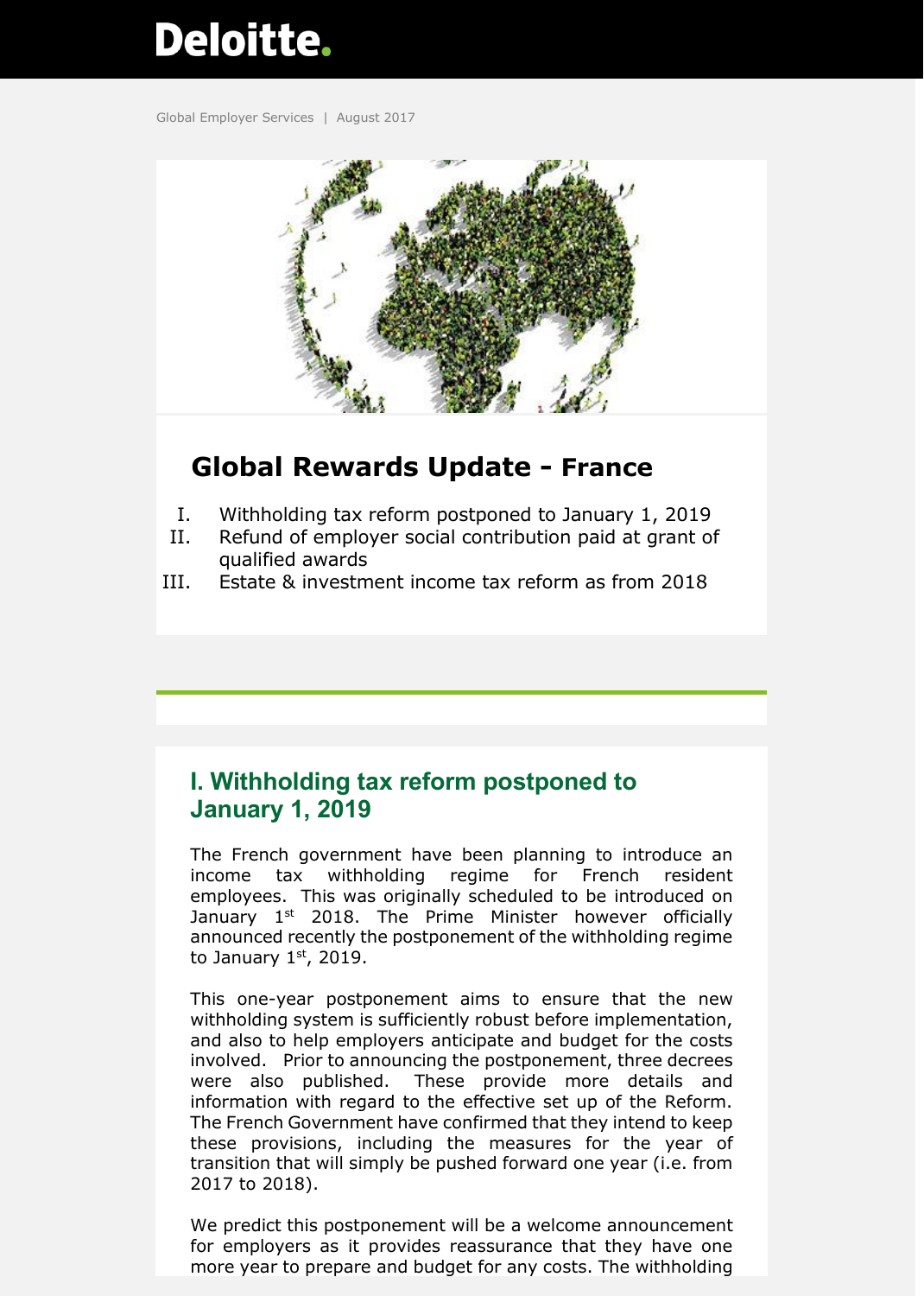regime will be a significant change for employers with nonqualified plans in France but should have no impact on those with qualified plans.

### **II. Refund of employer social contribution paid at grant of qualified awards**

As previously announced in our [February 2017 Global Reward](https://www2.deloitte.com/content/dam/Deloitte/global/Documents/Tax/dttl-tax-global-rewards-update-france-28-february-2017.pdf)  [Update,](https://www2.deloitte.com/content/dam/Deloitte/global/Documents/Tax/dttl-tax-global-rewards-update-france-28-february-2017.pdf) a question was raised to the French Constitutional Council asking whether the employer social security contribution, paid at grant of qualifying free share awards (RSUs) granted before the Macron law took effect (i.e. before August 8, 2015), was constitutional even in those cases where the free share award was forfeited prior to the plan participant receiving the underlying shares. (e.g., in the case of termination of an employee prior to vesting or in the case of unsatisfied performance conditions). The Council's decision has now been delivered.

The question presented to the Constitutional Council was how the social security contribution payment date (i.e. the payment of a social security charge at grant) could be compatible with the French constitutional principle of equality before the law and fair taxation, since the income from free share awards remains hypothetical prior to vesting in those cases where award vesting is subject to performance and /or continued employment tests.

The argument presented to the Constitutional Council also highlighted the fact that there was no restitution with respect to the employer social security contribution paid at grant in those cases where the award was subsequently forfeited prior to vesting.

The Constitutional Council ruled that the application of the employer social contribution at grant of qualified awards was constitutional, so long as a refund can be claimed for those contributions when the awards are forfeited and the employee never acquires the underlying shares.

#### **III. Investment income tax and Wealth tax reforms as from 2018**

On July 12, 2017, the French Prime Minister, confirmed the entry into force, from 2018, of the tax reforms announced during the campaign of the new French President, Emmanuel Macron, elected in May 2017.

#### **Investment income subject to a flat tax of 30%**

From 2018, taxable investment flows higher than EUR 150,000 should be subject to a flat tax rate of 30% (including all social surtaxes).

This is welcome news for investors since certain investment incomes are currently taxable at up to 60% (progressive rates up to 45% plus 15.5% social surtaxes).

#### **The French wealth tax replaced by a real estate tax**

From 2018, the French wealth tax (i.e. *Impôt de Solidarité sur la Fortune - ISF*) should be replaced by a real estate tax and only what qualifies as "real estate" assets will be taxed.